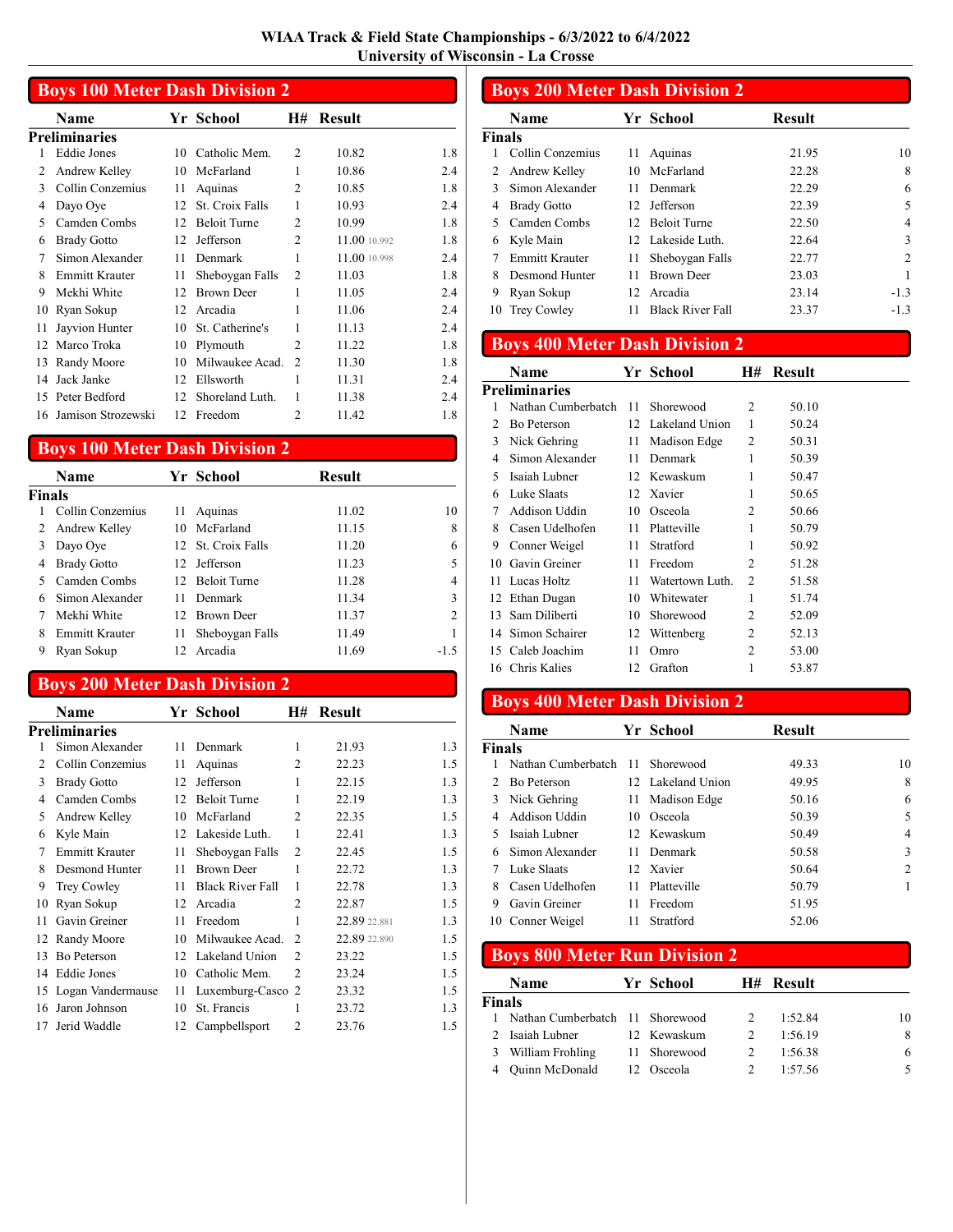#### Finals ... (Boys 800 Meter Run Division 2)

|     | <b>Name</b>       |    | Yr School             | H#             | Result  |                |
|-----|-------------------|----|-----------------------|----------------|---------|----------------|
| 5.  | Andrew Hackbarth  | 11 | La Crosse Logan       | 2              | 1:58.37 | 4              |
| 6   | Parker Heintz     |    | 12 Lodi               | 2              | 1:58.54 | 3              |
| 7   | Brady Hager       | 11 | Omro                  | 2              | 1:58.73 | $\overline{c}$ |
| 8   | Joshua Anhalt     | 11 | Kettle Mor Luth       | 1              | 2:00.38 | 1              |
| 9   | Chris Nicholas    |    | 12 Catholic Mem.      | 1              | 2:00.77 |                |
|     | 10 Kyle Giricz    | 11 | Catholic Mem.         | 1              | 2:00.79 |                |
|     | 11 Alex Pazdernik | 11 | Ellsworth             | 2              | 2:01.62 |                |
|     | 12 Owen DeWitt    |    | 12 Freedom            | 1              | 2:03.17 |                |
| 13. | Sam Gremban       |    | 12 Northland Pines    | $\overline{c}$ | 2:04.02 |                |
|     | 14 Evan Popp      | 11 | Freedom               | 1              | 2:04.34 |                |
| 15  | <b>Gus Foster</b> | 12 | Big Foot              | 1              | 2:04.49 |                |
|     | 16 Conner Hawley  |    | 12 Notre Dame Acad. 2 |                | 2:08.17 |                |
|     |                   |    |                       |                |         |                |

### Boys 1600 Meter Run Division 2

|                | Name              |    | Yr School          | Result  |                |
|----------------|-------------------|----|--------------------|---------|----------------|
| Finals         |                   |    |                    |         |                |
| 1              | Shane Griepentrog |    | 12 Valders         | 4:11.82 | 10             |
| $\overline{c}$ | Logan Measner     | 12 | Kettle Mor Luth    | 4:12.29 | 8              |
| 3              | Joe Sullivan      | 12 | Medford Area       | 4:16.62 | 6              |
| 4              | Drew Stephens     | 12 | U School of Milw   | 4:16.99 | 5              |
| 5              | Clay Taylor       | 12 | Valders            | 4:18.18 | 4              |
| 6              | Eli Boppart       | 11 | Mauston            | 4:18.20 | 3              |
| 7              | Parker Heintz     |    | 12 Lodi            | 4:18.26 | $\overline{2}$ |
| 8              | Will Aurit        | 12 | Dodgeville/MP      | 4:22.64 | 1              |
| 9              | Adam O'Connor     | 12 | Shorewood          | 4:24.67 |                |
| 10             | Thomas Stephens   | 12 | U School of Milw   | 4:25.56 |                |
| 11             | Kyle Giricz       | 11 | Catholic Mem.      | 4:26.51 |                |
| 12             | Joshua Wilson     | 12 | Clintonville       | 4:26.80 |                |
| 13             | Quinn McDonald    | 12 | Osceola            | 4:27.13 |                |
|                | 14 Sam Gremban    |    | 12 Northland Pines | 4:29.45 |                |
|                | 15 Owen Clark     | 10 | Lakeland Union     | 4:30.90 |                |
|                | 16 Riley Huss     | 11 | Little Chute       | 4:31.99 |                |
|                | 17 Gus Foster     | 12 | <b>Big Foot</b>    | 4:33.85 |                |

### Boys 3200 Meter Run Division 2

|        | Name              |    | Yr School           | <b>Result</b> |                |
|--------|-------------------|----|---------------------|---------------|----------------|
| Finals |                   |    |                     |               |                |
| 1      | Shane Griepentrog |    | 12 Valders          | 9:04.98       | 10             |
| 2      | Drew Stephens     |    | 12 U School of Milw | 9:05.32       | 8              |
| 3      | Logan Measner     |    | 12 Kettle Mor Luth  | 9:09.43       | 6              |
| 4      | Joe Sullivan      | 12 | Medford Area        | 9:24.06       | 5              |
| 5      | Thomas Stephens   | 12 | U School of Milw    | 9:25.24       | 4              |
| 6      | Eli Boppart       | 11 | Mauston             | 9:25.29       | 3              |
| 7      | Jack Hefty        | 9  | Whitewater          | 9:27.23       | $\overline{2}$ |
| 8      | Carter Scholey    | 10 | Sugar River         | 9:27.68       | 1              |
| 9      | Nathaniel Osborne | 12 | Brookfield Acad.    | 9:30.33       |                |
| 10     | Clay Taylor       | 12 | Valders             | 9:31.99       |                |
| 11     | Jonathan Skemp    | 10 | Aquinas             | 9:36.88       |                |
| 12     | Spencer Alf       | 9  | McFarland           | 9:37.26       |                |
| 13     | Owen Clark        | 10 | Lakeland Union      | 9:39.21       |                |
| 14     | Joshua Wilson     | 12 | Clintonville        | 9:42.66       |                |
| 15     | Alex Metko        | 12 | <b>Brillion</b>     | 9:49.53       |                |
|        | 16 Isaac Ewing    | 9  | McFarland           | 10:31.44      |                |

|    | <b>Boys 110 Meter Hurdles Division 2</b> |    |                   |                |        |     |
|----|------------------------------------------|----|-------------------|----------------|--------|-----|
|    | Name                                     |    | Yr School         | Н#             | Result |     |
|    | <b>Preliminaries</b>                     |    |                   |                |        |     |
| 1  | Lucas Heyroth                            | 12 | Lodi              | $\overline{c}$ | 14.67  | 2.0 |
| 2  | Nicholas Hottinger                       | 12 | Jefferson         | 1              | 15.11  | 1.9 |
| 3  | Randolph Slade Jr.                       | 10 | St. Francis       | $\overline{c}$ | 15.22  | 2.0 |
| 4  | Keenan Hass                              | 12 | La Crosse Logan   | 2              | 15.28  | 2.0 |
| 5  | CJ Thompson                              | 12 | Northwestern      | 1              | 15.33  | 1.9 |
| 6  | Kyle Popowski                            | 12 | Lake Mills        | 1              | 15.38  | 1.9 |
| 7  | Jason Carpenter                          | 12 | Monroe            | $\mathfrak{D}$ | 15.40  | 2.0 |
| 8  | Will Thompson                            | 12 | $G-E-T$           | $\mathfrak{D}$ | 15.44  | 2.0 |
| 9  | Cavan Dobberstein                        | 11 | Fox Valley Luth.  | 1              | 15.47  | 1.9 |
| 10 | John Larson                              | 12 | Luxemburg-Casco 2 |                | 15.57  | 2.0 |
| 11 | <b>Bryson Clarson</b>                    | 12 | Richland Cen      | $\mathfrak{D}$ | 15.71  | 2.0 |
| 12 | Michael Hendrix                          | 12 | Winnebago Luth.   | 1              | 15.73  | 1.9 |
| 13 | Andrew Hartwig                           | 12 | Northland Pines   | 1              | 15.82  | 1.9 |
| 14 | Gabe Miliacca                            | 12 | Cudahy            | $\overline{2}$ | 15.95  | 2.0 |
| 15 | Adam Kelnhofer                           | 12 | New Berlin West   | 2              | 16.27  | 2.0 |
|    | 16 Ethan Brissette                       | 10 | Peshtigo          |                | 16.32  | 1.9 |

# Boys 110 Meter Hurdles Division 2

|        | Name               |    | Yr School           | <b>Result</b> |        |
|--------|--------------------|----|---------------------|---------------|--------|
| Finals |                    |    |                     |               |        |
|        | Lucas Heyroth      |    | 12 Lodi             | 14.90         | 10     |
| 2      | Nicholas Hottinger |    | 12 Jefferson        | 15.25         | 8      |
| 3      | Kyle Popowski      |    | 12 Lake Mills       | 15.52         | 6      |
| 4      | Cavan Dobberstein  |    | 11 Fox Valley Luth. | 15.68         | 5      |
| 5      | Will Thompson      |    | $12$ G-E-T          | 15.70         | 4      |
| 6      | CJ Thompson        |    | 12 Northwestern     | 15.71         | 3      |
|        | John Larson        |    | 12 Luxemburg-Casco  | 15.83         | 2      |
| 8      | Keenan Hass        |    | 12 La Crosse Logan  | 15.92         |        |
| 9      | Randolph Slade Jr. | 10 | St. Francis         | 15.93         | $-1.4$ |
| 10     | Jason Carpenter    |    | 12 Monroe           | 16.14         | $-1.4$ |

--- Ben Olvey 10 Xavier 1 DQ 1.9

### Boys 300 Meter Hurdles Division 2

|    | Name                 |                 | Yr School            | H#             | Result |
|----|----------------------|-----------------|----------------------|----------------|--------|
|    | <b>Preliminaries</b> |                 |                      |                |        |
|    | Lucas Heyroth        |                 | 12 Lodi              | 1              | 39.99  |
| 2  | Ayden Hart           | 11              | Winneconne           | 2              | 40.09  |
| 3  | Nicholas Hottinger   | 12              | Jefferson            |                | 40.13  |
| 4  | Jeremiah Stanton     |                 | 12 Watertown Luth.   | $\mathcal{L}$  | 40.32  |
| 5  | Kyle Popowski        |                 | 12 Lake Mills        |                | 40.51  |
| 6  | John Larson          |                 | 12 Luxemburg-Casco 1 |                | 40.57  |
| 7  | Michael Hendrix      | 12              | Winnebago Luth. 2    |                | 40.63  |
| 8  | Damareyon Taylor     | 12              | Kewaskum             | 2              | 40.65  |
| 9  | CJ Thompson          | 12 <sup>2</sup> | Northwestern         | $\overline{c}$ | 41.57  |
| 10 | Isaac Schlies        | 11              | Kewaunee             | 1              | 41.87  |
| 11 | Avin Smith           | 11              | La Crosse Logan      | 1              | 42.32  |
|    | 12 Andrew Hartwig    | 12              | Northland Pines      | $\overline{c}$ | 42.40  |
| 13 | Nick Scheidt         | 12              | Martin Luther        | $\overline{c}$ | 42.90  |
|    | 14 Connor Brown      | 12              | West Salem           | 1              | 42.97  |
|    | 15 Gavin Knurowski   | 12              | Omro                 | 1              | 43.50  |
|    | 16 Ryan Weed         | 11              | Kettle Mor Luth      | $\mathfrak{D}$ | 44.23  |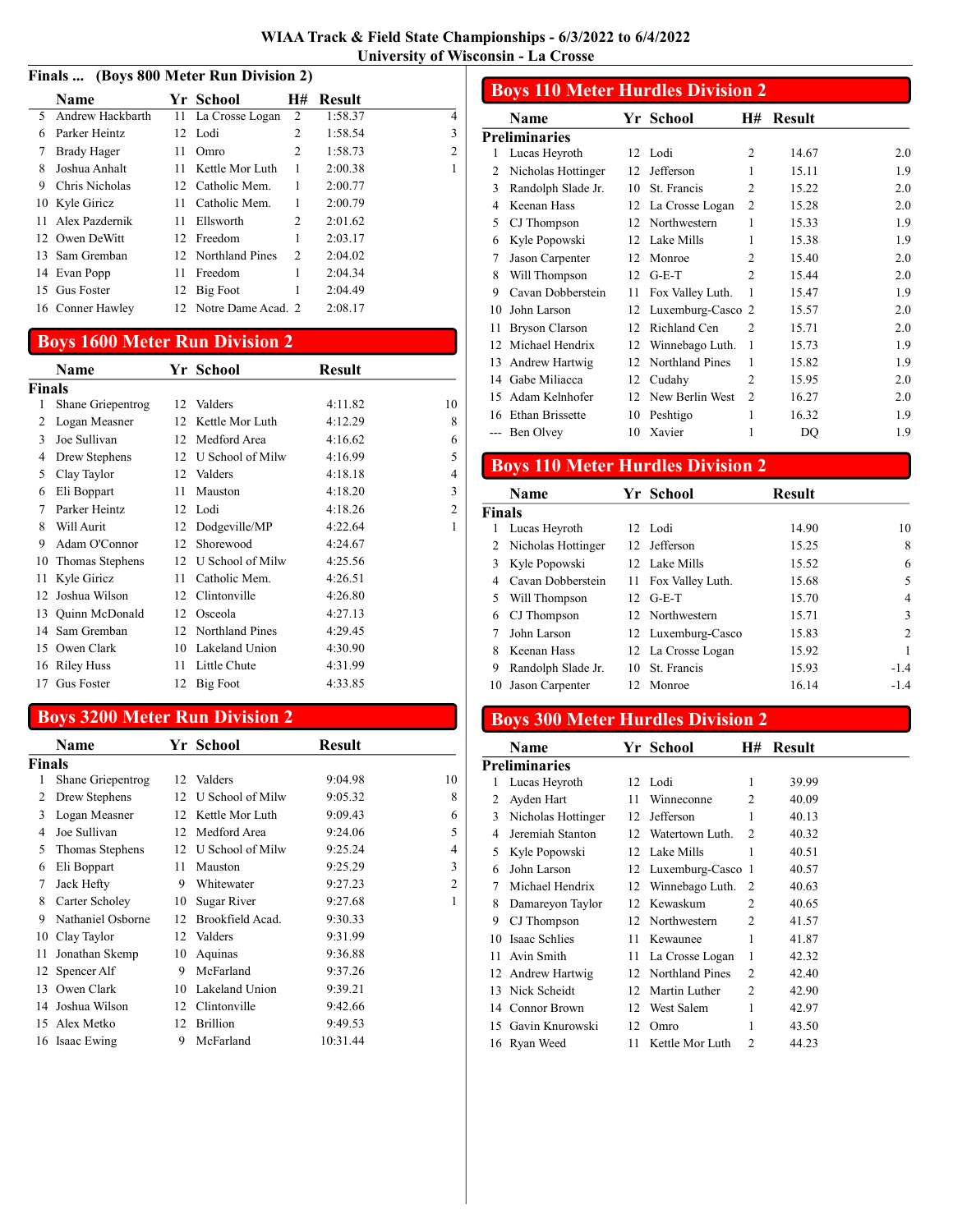|        | <b>Boys 300 Meter Hurdles Division 2</b> |                  |                    |               |                |  |
|--------|------------------------------------------|------------------|--------------------|---------------|----------------|--|
|        | <b>Name</b>                              |                  | Yr School          | <b>Result</b> |                |  |
| Finals |                                          |                  |                    |               |                |  |
|        | Lucas Heyroth                            |                  | 12 Lodi            | 39.54         | 10             |  |
| 2      | Nicholas Hottinger                       | 12 <sup>12</sup> | Jefferson          | 40.21         | 8              |  |
| 3      | Jeremiah Stanton                         |                  | 12 Watertown Luth. | 40.44         | 6              |  |
| 4      | Ayden Hart                               | 11               | Winneconne         | 40.45         | 5              |  |
| 5      | Michael Hendrix                          |                  | 12 Winnebago Luth. | 40.56         | 4              |  |
| 6      | Kyle Popowski                            |                  | 12 Lake Mills      | 40.72         | 3              |  |
|        | CJ Thompson                              |                  | 12 Northwestern    | 41.19         | $\mathfrak{D}$ |  |
| 8      | Damareyon Taylor                         |                  | 12 Kewaskum        | 41.23         |                |  |
| 9      | <b>Isaac Schlies</b>                     | 11               | Kewaunee           | 42.61         |                |  |
| 10     | John Larson                              | 12               | Luxemburg-Casco    | 43.95         |                |  |

# Boys 4x100 Meter Relay Division 2

|   | Team                        | <b>H#</b><br><b>Result</b><br>Relay |
|---|-----------------------------|-------------------------------------|
|   | <b>Preliminaries</b>        |                                     |
| 1 | Ellsworth                   | $\overline{c}$<br>43.04             |
|   | 1) Bo Hines 11              | 2) Jack Janke 12                    |
|   | 3) Ashten Quade 12          | 4) Max Grand 12                     |
|   | 5) Jake McCabe 10           | 6) Levi Nelson 9                    |
| 2 | <b>Brown Deer</b>           | 43.59<br>1                          |
|   | 1) Aubin Williams 9         | 2) Desmond Hunter 11                |
|   | 3) Bryce Manders 12         | 4) Mekhi White 12                   |
|   | 5) Dajuan Beasley 11        | 6) Aidan Manders 12                 |
| 3 | Monroe                      | 2<br>43.18                          |
|   | 1) Egor Sereda 12           | 2) Charlie Wiegel 11                |
|   | 3) Lucas Sathoff 12         | 4) Jt Seagreaves 12                 |
|   | 5) Jake Blaser 12           | 6) Lucas Flom 12                    |
| 4 | Catholic Memorial           | $\overline{c}$<br>43.22             |
|   | 1) Marvanous Butler-Brown 9 | 2) MJ Mitchell 9                    |
|   | 3) Josh Bailey 11           | 4) Corey Smith 10                   |
|   | 5) Marvell Lee 12           | 6) Xavier McClinton 10              |
| 5 | Fox Valley Lutheran         | 1<br>43.65                          |
|   | 1) Caleb Paluch 11          | 2) Cavan Dobberstein 11             |
|   | 3) Cale Mayer 11            | 4) Cody Groth 12                    |
|   | 5) Isaac Haring 12          | 6) Noah Kempf 12                    |
| 6 | <b>Two Rivers</b>           | 43.66<br>1                          |
|   | 1) Blaise Kriese 10         | 2) Chase Matthias 10                |
|   | 3) Nathan Jackson 11        | 4) Austin Phillips 11               |
|   | 5) Collin Kozlowski 11      | 6) Jordan Renteria 11               |
| 7 | Lake Mills                  | 43.71<br>1                          |
|   | 1) Carson Lund 12           | 2) Dylan Johnson 12                 |
|   | 3) Matthew Stenbroten 10    | 4) J.P Rguig 11                     |
|   | 5) Trysten Theide 11        | 6) Mason Fuglestad 9                |
| 8 | Aquinas                     | 2<br>43.81                          |
|   | 1) David Malin 10           | 2) Jackson Flottmeyer 11            |
|   | 3) Quinn Miskowski 12       | 4) Collin Conzemius 11              |
|   | 5) Trevor Paulson 9         | 6) Declan Hass 9                    |
| 9 | Columbus                    | 1<br>43.99                          |
|   | 1) Braxton Nachreiner 11    | 2) Colton Brunell 10                |
|   | 3) Devin Pratt 9            | 4) Noah Gengler 12                  |
|   | 5) Christian Oppor 12       | 6) Chase Ott 12                     |

| 10 Sheboygan Falls        | 1<br>44.03               |
|---------------------------|--------------------------|
| 1) Reid Federer 11        | 2) Dustin Kerwin 12      |
| 3) Carter Korff 9         | 4) Emmitt Krauter 11     |
| 5) Carson Miller 11       | 6) Austin Gebert 11      |
| 11 Kettle Mor Luth        | 44.06<br>$\mathfrak{D}$  |
| 1) Mason Knueppel 12      | 2) Marvin Memillian 10   |
| 3) Ethan Sprengel 11      | 4) Marcus Martin 11      |
| 5) Dustin Jacak 12        | 6) Brandon Kabelowsky 12 |
| 12 Grafton                | 44.11<br>1               |
| 1) Zack Schmidt 12        | 2) Jacob Gehrke 12       |
| 3) Matt Schirger 10       | 4) Keymonta Cook 11      |
| 5) Paul Christel 9        | 6) Jake Timm 12          |
| Shoreland Lutheran<br>13. | 44.19<br>2               |
| 1) Jared Babiak 12        | 2) Nolan Cipov 12        |
| 3) Hunter Rouse 10        | 4) Peter Bedford 12      |
| 5) Bryce Pfeilstifter 11  | 6) Joseph Kayon 10       |
| 14 Prescott               | 44.22<br>$\overline{2}$  |
| 1) Grant Stanton 12       | 2) Josh Peterson 10      |
| 3) Andrew Lee 12          | 4) Aiden Russell 12      |
| 5) Ethan West 9           | 6) Will Packard 9        |
| 15 Freedom                | 44.32<br>$\mathfrak{D}$  |
| 1) Aaron Hambel 9         | 2) Noah Heinke 10        |
| 3) Jamison Strozewski 12  | 4) Cole Jochman 12       |
| 5) Levi Baumgart 11       | 6) Owen Tisdale 12       |
| 16 St. Croix Falls        | 44.37<br>1               |
| 1) Kieran Defoe 12        | 2) Aiden Meador 10       |
| 3) Abram Sirek 12         | 4) Dayo Oye 12           |
| 5) Travis Oestereich 12   | 6) Austin Opel 12        |

# Boys 4x100 Meter Relay Division 2

|                             | Team                        | <b>Relay</b> | <b>Result</b>            |                |
|-----------------------------|-----------------------------|--------------|--------------------------|----------------|
| <b>Finals</b>               |                             |              |                          |                |
| $\mathbf{1}$                | Ellsworth                   |              | 43.21                    | 10             |
|                             | 1) Bo Hines 11              |              | 2) Jack Janke 12         |                |
|                             | 3) Ashten Quade 12          |              | 4) Max Grand 12          |                |
|                             | 5) Jake McCabe 10           |              | 6) Levi Nelson 9         |                |
| $\mathcal{D}_{\mathcal{L}}$ | Aquinas                     |              | 43.50                    | 8              |
|                             | 1) David Malin 10           |              | 2) Jackson Flottmeyer 11 |                |
|                             | 3) Quinn Miskowski 12       |              | 4) Collin Conzemius 11   |                |
|                             | 5) Trevor Paulson 9         |              | 6) Declan Hass 9         |                |
| $\mathcal{E}$               | Catholic Memorial           |              | 43.55                    | 6              |
|                             | 1) Marvanous Butler-Brown 9 |              | 2) MJ Mitchell 9         |                |
|                             | 3) Josh Bailey 11           |              | 4) Corey Smith 10        |                |
|                             | 5) Marvell Lee 12           |              | 6) Xavier McClinton 10   |                |
| 4                           | Monroe                      |              | 43.60                    | 5              |
|                             | 1) Egor Sereda 12           |              | 2) Charlie Wiegel 11     |                |
|                             | 3) Lucas Sathoff 12         |              | 4) Jt Seagreaves 12      |                |
|                             | 5) Jake Blaser 12           |              | 6) Lucas Flom 12         |                |
| 5                           | Fox Valley Lutheran         |              | 43.67                    | $\overline{4}$ |
|                             | 1) Caleb Paluch 11          |              | 2) Cavan Dobberstein 11  |                |
|                             | 3) Cale Mayer 11            |              | 4) Cody Groth 12         |                |
|                             | 5) Isaac Haring 12          |              | 6) Noah Kempf 12         |                |
| 6                           | <b>Brown Deer</b>           |              | 43.74                    | 3              |
|                             | 1) Aubin Williams 9         |              | 2) Desmond Hunter 11     |                |
|                             | 3) Bryce Manders 12         |              | 4) Mekhi White 12        |                |
|                             | 5) Dajuan Beasley 11        |              | 6) Aidan Manders 12      |                |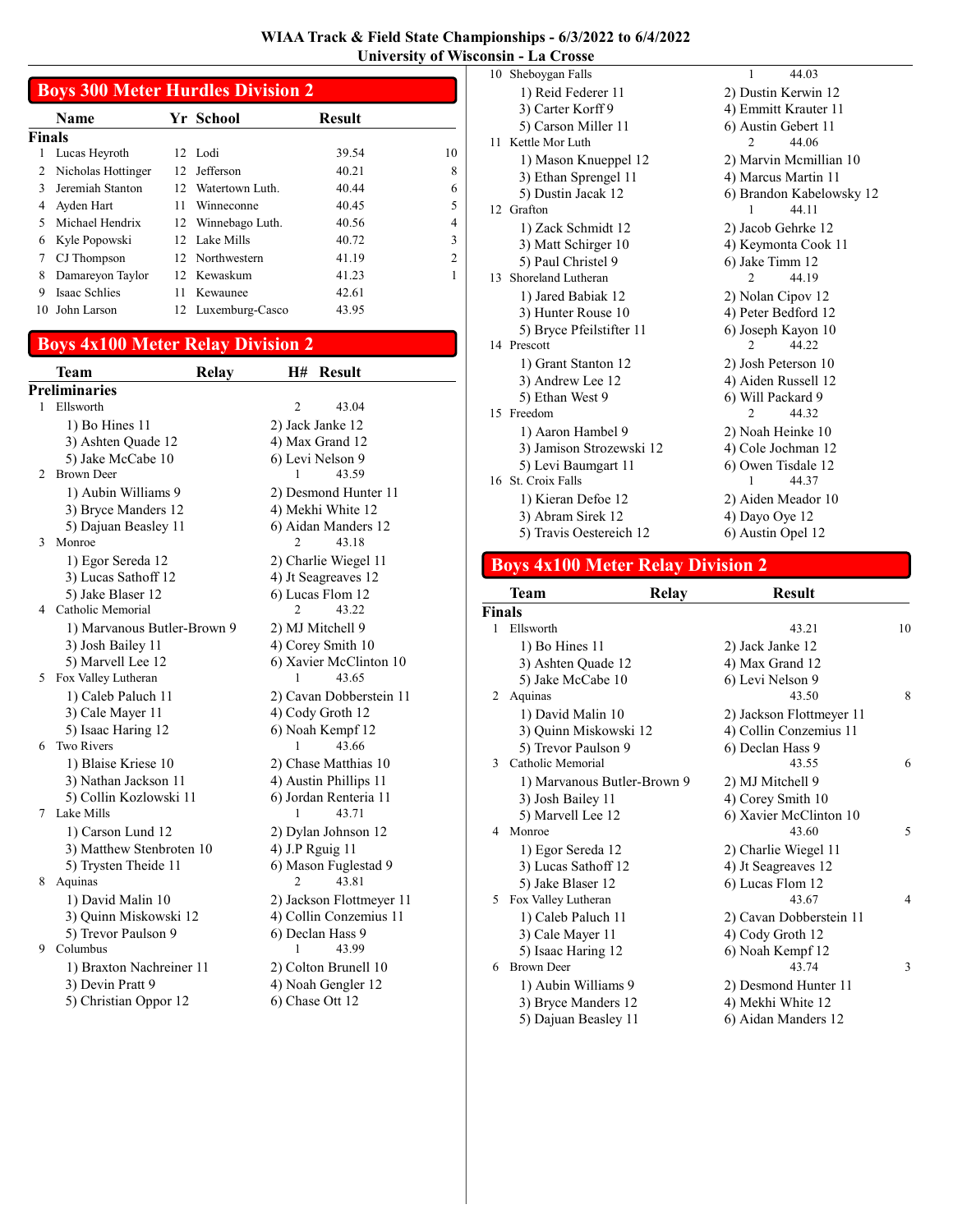| WIAA Track & Field State Championships - 6/3/2022 to 6/4/2022 |  |
|---------------------------------------------------------------|--|
| University of Wisconsin - La Crosse                           |  |

#### Finals ... (Boys 4x100 Meter Relay Division 2)

|   | Team                     | Relay | <b>Result</b>         |                             |
|---|--------------------------|-------|-----------------------|-----------------------------|
| 7 | <b>Two Rivers</b>        |       | 43.89                 | $\mathcal{D}_{\mathcal{L}}$ |
|   | 1) Blaise Kriese 10      |       | 2) Chase Matthias 10  |                             |
|   | 3) Nathan Jackson 11     |       | 4) Austin Phillips 11 |                             |
|   | 5) Collin Kozlowski 11   |       | 6) Jordan Renteria 11 |                             |
| 8 | Lake Mills               |       | 44.09                 | 1                           |
|   | 1) Carson Lund 12        |       | 2) Dylan Johnson 12   |                             |
|   | 3) Matthew Stenbroten 10 |       | 4) J.P Rguig 11       |                             |
|   | 5) Trysten Theide 11     |       | 6) Mason Fuglestad 9  |                             |
| 9 | Sheboygan Falls          |       | 44.23                 |                             |
|   | 1) Reid Federer 11       |       | 2) Dustin Kerwin 12   |                             |
|   | 3) Carter Korff 9        |       | 4) Emmitt Krauter 11  |                             |
|   | 5) Carson Miller 11      |       | 6) Austin Gebert 11   |                             |
|   | Columbus                 |       | DO                    |                             |
|   | 1) Braxton Nachreiner 11 |       | 2) Colton Brunell 10  |                             |
|   | 3) Devin Pratt 9         |       | 4) Christian Oppor 12 |                             |
|   | 5) Noah Gengler 12       |       | 6) Chase Ott 12       |                             |
|   |                          |       |                       |                             |

# Boys 4x200 Meter Relay Division 2

|                | <b>Team</b>                 | <b>Relay</b>   | H# Result                   |
|----------------|-----------------------------|----------------|-----------------------------|
|                | <b>Preliminaries</b>        |                |                             |
| 1              | Catholic Memorial           | $\overline{c}$ | 1:29.49                     |
|                | 1) Marvanous Butler-Brown 9 |                | 2) Corey Smith 10           |
|                | 3) Josh Bailey 11           |                | 4) Eddie Jones 10           |
|                | 5) Xavier McClinton 10      |                | 6) Bennett McCormick 11     |
| $\mathfrak{D}$ | Ellsworth                   | 1              | 1:30.03                     |
|                | 1) Bo Hines 11              |                | 2) Jack Janke 12            |
|                | 3) Ashten Quade 12          |                | 4) Max Grand 12             |
|                | 5) Jake McCabe 10           |                | 6) Levi Nelson 9            |
| 3              | Monroe                      | 1              | 1:30.50                     |
|                | 1) Lucas Flom 12            |                | 2) Charlie Wiegel 11        |
|                | 3) Lucas Sathoff 12         |                | 4) Jt Seagreaves 12         |
|                | 5) Jake Blaser 12           |                | 6) Egor Sereda 12           |
| 4              | Lakeside Lutheran           | 2              | 1:30.95                     |
|                | 1) Jameson Schmidt 12       |                | 2) Ben Krauklis 9           |
|                | 3) Alex Reinke 10           |                | 4) Kyle Main 12             |
|                | 5) Jay Yahnke 11            |                | 6) Issiah Sampson 9         |
| 5.             | <b>Two Rivers</b>           | 1              | 1:31.41                     |
|                | 1) Blaise Kriese 10         |                | 2) Chase Matthias 10        |
|                | 3) Nathan Jackson 11        |                | 4) Austin Phillips 11       |
|                | 5) Collin Kozlowski 11      |                | 6) Levitaikiss Alexander 10 |
| 6              | Martin Luther               | $\overline{2}$ | 1:31.45                     |
|                | 1) Kieran Schindler 10      |                | 2) Gevongio Bynum 11        |
|                | 3) Riccardo Piva 11         |                | 4) Xavier Valentin 12       |
|                | 5) Brian O'Neil 10          |                | 6) John Thompson 10         |
| 7              | Freedom                     | 2              | 1:31.65                     |
|                | 1) Aaron Hambel 9           |                | 2) Noah Heinke 10           |
|                | 3) Jamison Strozewski 12    |                | 4) Andrew Sowinski 10       |
|                | 5) Cole Jochman 12          |                | 6) Levi Baumgart 11         |
| 8              | Grafton                     | 1              | 1:31.66                     |
|                | 1) Zack Schmidt 12          |                | 2) Jacob Gehrke 12          |
|                | 3) Matt Schirger 10         |                | 4) Keymonta Cook 11         |
|                | 5) Chris Kalies 12          |                | 6) Taylor Holmes 12         |
|                |                             |                |                             |

| 9 | Sugar River            | 1:31.84<br>1              |
|---|------------------------|---------------------------|
|   | 1) DJ Donnell 11       | 2) Demarcus Conner 11     |
|   | 3) Jack Erickson 10    | 4) Adrix DeVoe 12         |
|   | 5) Gabe Nass 10        | 6) Patrick Samon 12       |
|   | 10 Arcadia             | $\mathfrak{D}$<br>1:31.87 |
|   | 1) Joe Nelson 12       | 2) Landan Bremer 10       |
|   | 3) Joel Fernando 10    | 4) Ryan Sokup 12          |
|   | 5) Jordan Rotering 10  | 6) Brett Rebhahn 12       |
|   | 11 Brown Deer          | 1:31.93<br>2              |
|   | 1) Aubin Williams 9    | 2) Desmond Hunter 11      |
|   | 3) Bryce Manders 12    | 4) Mekhi White 12         |
|   | 5) Dajuan Beasley 11   | 6) Aidan Manders 12       |
|   | 12 Prescott            | 1:32.53<br>2              |
|   | 1) Grant Stanton 12    | 2) Josh Peterson 10       |
|   | 3) Dylan Bierbrauer 12 | 4) Aiden Russell 12       |
|   | 5) Andrew Lee 12       | 6) Logan Stewart 12       |
|   | 13 Winneconne          | 1:33.00<br>1              |
|   | 1) Ethan Mathe 10      | 2) Vinny Duncan 11        |
|   | 3) Ryan Curran 10      | 4) Cody McLeod 9          |
|   | 5) Ben Harmon 10       | 6) Jackson Kuehn 11       |
|   | 14 Kettle Mor Luth     | 1:33.18<br>1              |
|   | 1) Ethan Sprengel 11   | 2) Dustin Jacak 12        |
|   | 3) Mason Knueppel 12   | 4) Marcus Martin 11       |
|   | 5) Marvin Mcmillian 10 | 6) Chris Khaosanga 11     |
|   | 15 West Salem          | 1:33.41<br>2              |
|   | 1) Abram Lassen 10     | 2) Carter Walter 10       |
|   | 3) Samuel Stenberg 10  | 4) Brennan Kennedy 11     |
|   | 5) Owen Sheehan 12     | 6) Corbyn Apfel 11        |
|   | 16 Luxemburg-Casco     | 1:33.59<br>1              |
|   | 1) Isaac Vandenbush 12 | 2) John Larson 12         |
|   | 3) Jack Rollin 11      | 4) Logan Vandermause 11   |
|   | 5) Trevor Beaupre 10   | 6) Andrew Klass 9         |

# Boys 4x200 Meter Relay Division 2

| Team                   |        | <b>Result</b>                                                         |    |
|------------------------|--------|-----------------------------------------------------------------------|----|
|                        |        |                                                                       |    |
| Monroe                 |        | 1:30.04                                                               | 10 |
| 1) Lucas Flom 12       |        | 2) Charlie Wiegel 11                                                  |    |
| 3) Lucas Sathoff 12    |        | 4) Jt Seagreaves 12                                                   |    |
| 5) Jake Blaser 12      |        | 6) Egor Sereda 12                                                     |    |
| Ellsworth              |        | 1:30.39                                                               | 8  |
| 1) Bo Hines 11         |        | 2) Jack Janke 12                                                      |    |
| 3) Ashten Quade 12     |        | 4) Max Grand 12                                                       |    |
| 5) Jake McCabe 10      |        | 6) Levi Nelson 9                                                      |    |
| <b>Two Rivers</b>      |        | 1:31.48                                                               | 6  |
| 1) Blaise Kriese 10    |        | 2) Chase Matthias 10                                                  |    |
| 3) Nathan Jackson 11   |        | 4) Austin Phillips 11                                                 |    |
| 5) Collin Kozlowski 11 |        | 6) Levitaikiss Alexander 10                                           |    |
| Grafton                |        | 1:31.60                                                               | 5  |
| 1) Zack Schmidt 12     |        | 2) Jacob Gehrke 12                                                    |    |
| 3) Matt Schirger 10    |        | 4) Keymonta Cook 11                                                   |    |
| 5) Chris Kalies 12     |        | 6) Taylor Holmes 12                                                   |    |
| Catholic Memorial      |        | 1:32.01                                                               | 4  |
|                        |        | 2) Corey Smith 10                                                     |    |
| 3) Josh Bailey 11      |        | 4) Bennett McCormick 11                                               |    |
|                        |        | 6) Eddie Jones 10                                                     |    |
|                        | Finals | <b>Relay</b><br>1) Marvanous Butler-Brown 9<br>5) Xavier McClinton 10 |    |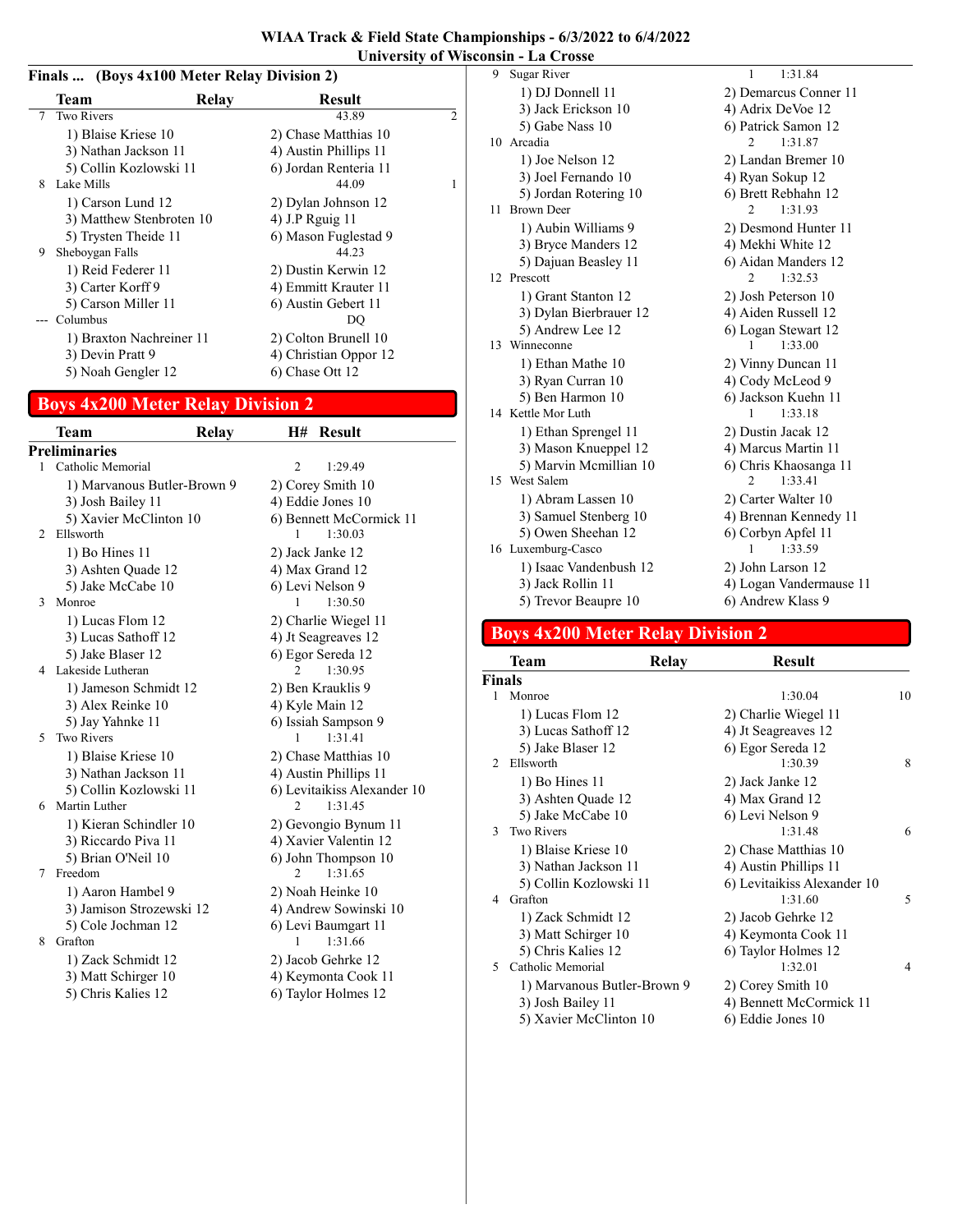#### Finals ... (Boys 4x200 Meter Relay Division 2)

|   | Team                     | Relay | <b>Result</b>         |   |
|---|--------------------------|-------|-----------------------|---|
| 6 | Freedom                  |       | 1:32.17               | 3 |
|   | 1) Aaron Hambel 9        |       | 2) Noah Heinke 10     |   |
|   | 3) Jamison Strozewski 12 |       | 4) Andrew Sowinski 10 |   |
|   | 5) Cole Jochman 12       |       | 6) Levi Baumgart 11   |   |
| 7 | Martin Luther            |       | 1:32.20               | 2 |
|   | 1) Kieran Schindler 10   |       | 2) Gevongio Bynum 11  |   |
|   | 3) Riccardo Piva 11      |       | 4) Xavier Valentin 12 |   |
|   | 5) Brian O'Neil 10       |       | 6) John Thompson 10   |   |
| 8 | Arcadia                  |       | 1:33.06               | 1 |
|   | 1) Joe Nelson 12         |       | 2) Landan Bremer 10   |   |
|   | 3) Joel Fernando 10      |       | 4) Ryan Sokup 12      |   |
|   | 5) Jordan Rotering 10    |       | 6) Brett Rebhahn 12   |   |
| 9 | Sugar River              |       | 1:33.55               |   |
|   | 1) DJ Donnell 11         |       | 2) Demarcus Conner 11 |   |
|   | 3) Jack Erickson 10      |       | 4) Adrix DeVoe 12     |   |
|   | 5) Gabe Nass 10          |       | 6) Patrick Samon 12   |   |
|   | 10 Lakeside Lutheran     |       | 1:35.51               |   |
|   | 1) Jameson Schmidt 12    |       | 2) Ben Krauklis 9     |   |
|   | 3) Alex Reinke 10        |       | 4) Kyle Main 12       |   |
|   | 5) Jay Yahnke 11         |       | 6) Issiah Sampson 9   |   |
|   |                          |       |                       |   |

#### Boys 4x400 Meter Relay Division 2

Team Relay H# Result Preliminaries 1 New Berlin Eisenhower 2 3:27.27 1) Max Ringwall 12 2) Lucas Binnebose 12 3) Ben Fuehrer 9 4) Andrew Kubiak 12 5) Simon Fetherston 11 6) Harrison Mueller 10 2 3:29.01 Shorewood 1 1) Sam Diliberti 10 2) Jack Reinhoffer 12 3) William Frohling 11 4) Nathan Cumberbatch 11 5) Otto Duensing 11 6) Adam O'Connor 12 3 3:27.38 Freedom 2 1) Andrew Sowinski 10 2) Evan Popp 11 3) Paul Huebner 12 4) Gavin Greiner 11 5) Owen Tisdale 12 6) Blake Kortz 12 4 3:27.87 Stratford 2 1) Conner Weigel 11 2) Jett Schoenherr 9 3) Elijah Lucio 12 4) Noah Lucio 10 5) Garrett Zuelke 9 6) Lance Krieg 11 5 Osceola 1) Addison Uddin 10 2) Quinn McDonald 12 3) Dylan Salewski 11 4) Luke Haase 12 5) Miles Leiskau 10 6) Brayden Bradway 11 6 Watertown Luther Prej 2 3:29.04 1) Josh Felsing 12 2) Sam Splinter 9 3) Jeremiah Stanton 12 4) Lucas Holtz 11 5) Will Archer 9 6) Noah Micheel 10<br>  $\frac{1}{3:29.87}$ 7 Dodgeville/MP 1 1) Owen McDonald 12 2) Charlie Keith 11 3) Cal Dampf 12 4) Will Aurit 12 5) Drew Hottenstein 12 6) Parker Owens 9

|    | 1) Jason Carpenter 12    | 2) Jt Seagreaves 12        |
|----|--------------------------|----------------------------|
|    | 3) Jakar Broitzman 10    | 4) Lucas Sathoff 12        |
|    | 5) Jordan Klocke 11      | 6) Charlie Wiegel 11       |
| 9  | Catholic Memorial        | 3:30.11<br>1               |
|    | 1) Bryce Hohensee 11     | 2) Michael Nicholas 12     |
|    | 3) Sean Nicholas 10      | 4) Chris Nicholas 12       |
|    | 5) Josh Oechsner 10      | 6) Brody Thuemmler 10      |
|    | 10 Martin Luther         | 3:30.73<br>1               |
|    | 1) Kieran Schindler 10   | 2) Nick Scheidt 12         |
|    | 3) Gevongio Bynum 11     | 4) Xavier Valentin 12      |
|    | 5) Riccardo Piva 11      | 6) Nathaniel Perez-Vega 12 |
| 11 | La Crosse Logan          | 3:30.92<br>2               |
|    | 1) Isaac Trohkimoinen 10 | 2) Daniel Wilson 11        |
|    | 3) Avin Smith 11         | 4) Andrew Hackbarth 11     |
|    | 5) Jacob Hackbarth 9     | 6) Dominic Kreiling 11     |
|    | 12 Grafton               | 3:31.34<br>1               |
|    | 1) Matt Schirger 10      | 2) Chris Kalies 12         |
|    | 3) Taylor Holmes 12      | 4) Keymonta Cook 11        |
|    | 5) Ian Mitchell 11       | 6) Mason Volkman 9         |
|    | 13 Winneconne            | 3:31.58<br>2               |
|    | 1) Ben Harmon 10         | 2) Ayden Hart 11           |
|    | 3) Josh Stone 12         | 4) Sam Waech 11            |
|    | 5) Dawson Vanhandel 12   | 6) Vinny Duncan 11         |
|    | 14 Kiel                  | 3:32.28<br>1               |
|    | 1) Chaz Blanke 9         | 2) Pierce Arenz 10         |
|    | 3) Trey Barts 9          | 4) Eric Riebe 12           |
|    | 5) Ezekiel Sippel 12     | 6) Braden Aprill 9         |
|    | 15 Sheboygan Falls       | 3:35.78<br>2               |
|    | 1) Reid Federer 11       | 2) Dustin Humphrey 9       |
|    | 3) Devon Barton 11       | 4) Dustin Kerwin 12        |
|    | 5) Logan Higgins 12      | 6) Seth Rohde 11           |
|    | --- Lakeland Union       | 1<br>DO                    |
|    | 1) Jacob Hayes 12        | 2) Ethan Gonzalez 9        |
|    | 3) Casey Van Hefty 11    | 4) Bo Peterson 12          |
|    | 5) Brayden Wiczek 11     |                            |

8 Monroe 1 3:30.10

#### Boys 4x400 Meter Relay Division 2

|               | <b>Team</b>            | Relay | Result                   |    |
|---------------|------------------------|-------|--------------------------|----|
| <b>Finals</b> |                        |       |                          |    |
|               | Shorewood              |       | 3:24.16                  | 10 |
|               | 1) Sam Diliberti 10    |       | 2) Otto Duensing 11      |    |
|               | 3) William Frohling 11 |       | 4) Nathan Cumberbatch 11 |    |
|               | 5) Jack Reinhoffer 12  |       | 6) Adam O'Connor 12      |    |
| $\mathcal{D}$ | Osceola                |       | 3:25.84                  | 8  |
|               | 1) Addison Uddin 10    |       | 2) Quinn McDonald 12     |    |
|               | 3) Dylan Salewski 11   |       | 4) Luke Haase 12         |    |
|               | 5) Miles Leiskau 10    |       | 6) Brayden Bradway 11    |    |
|               | 3 New Berlin Eisenhowe |       | 3:26.83                  | 6  |
|               | 1) Max Ringwall 12     |       | 2) Lucas Binnebose 12    |    |
|               | 3) Ben Fuehrer 9       |       | 4) Andrew Kubiak 12      |    |
|               | 5) Simon Fetherston 11 |       | 6) Harrison Mueller 10   |    |
| 4             | Stratford              |       | 3:27.65                  | 5  |
|               | 1) Conner Weigel 11    |       | 2) Jett Schoenherr 9     |    |
|               | 3) Elijah Lucio 12     |       | 4) Noah Lucio 10         |    |
|               | 5) Garrett Zuelke 9    |       | 6) Lance Krieg 11        |    |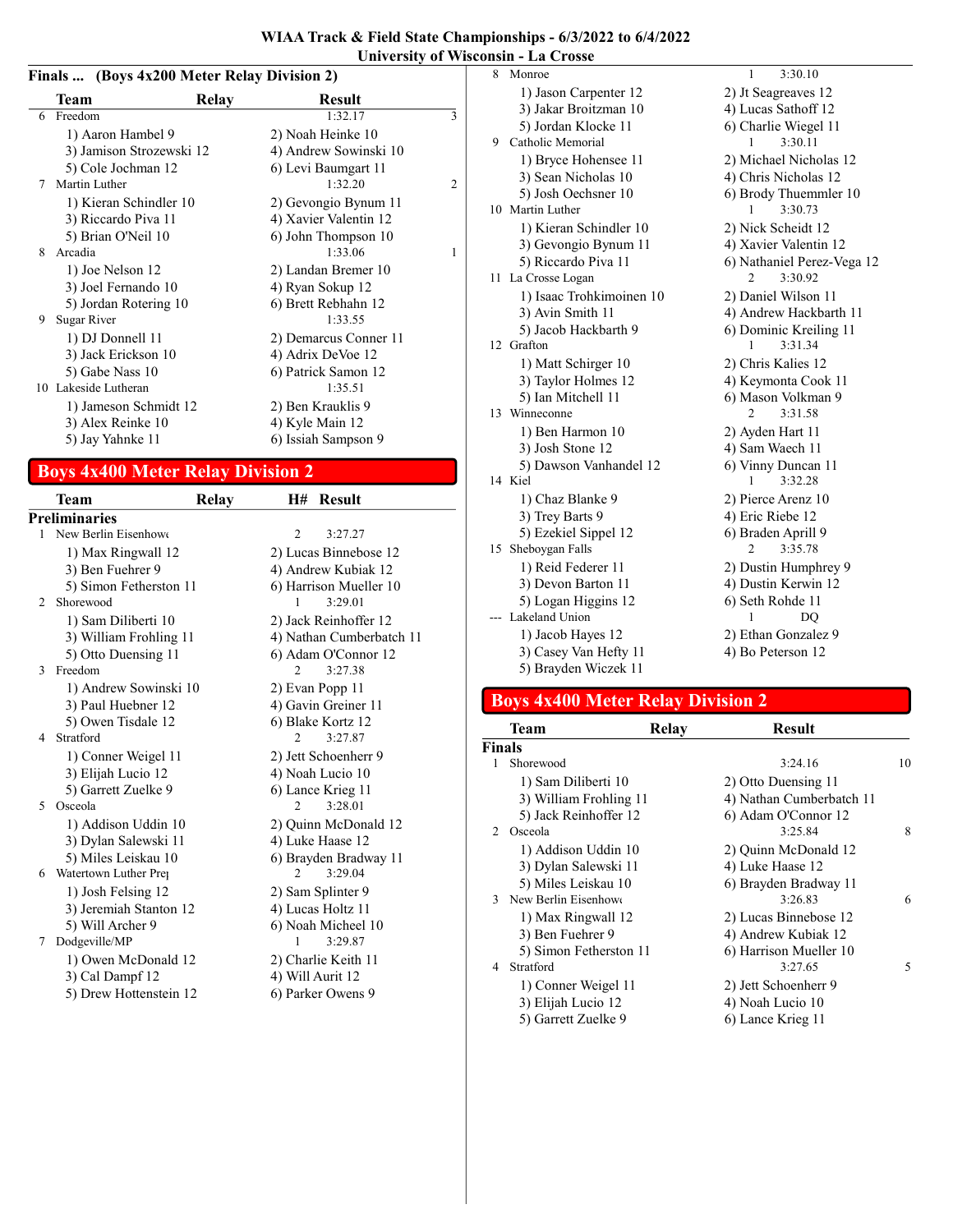|   | Finals  (Boys 4x400 Meter Relay Division 2) |                            |                |  |  |  |  |  |
|---|---------------------------------------------|----------------------------|----------------|--|--|--|--|--|
|   | Team                                        | <b>Result</b><br>Relay     |                |  |  |  |  |  |
| 5 | Watertown Luther Prej                       | 3:27.91                    | $\overline{4}$ |  |  |  |  |  |
|   | 1) Josh Felsing 12                          | 2) Sam Splinter 9          |                |  |  |  |  |  |
|   | 3) Jeremiah Stanton 12                      | 4) Lucas Holtz 11          |                |  |  |  |  |  |
|   | 5) Will Archer 9                            | 6) Noah Micheel 10         |                |  |  |  |  |  |
| 6 | Freedom                                     | 3:28.26                    | $\overline{3}$ |  |  |  |  |  |
|   | 1) Andrew Sowinski 10                       | 2) Evan Popp 11            |                |  |  |  |  |  |
|   | 3) Paul Huebner 12                          | 4) Gavin Greiner 11        |                |  |  |  |  |  |
|   | 5) Owen Tisdale 12                          | 6) Blake Kortz 12          |                |  |  |  |  |  |
| 7 | Monroe                                      | 3:29.84                    | 2              |  |  |  |  |  |
|   | 1) Jason Carpenter 12                       | 2) Jt Seagreaves 12        |                |  |  |  |  |  |
|   | 3) Jakar Broitzman 10                       | 4) Lucas Sathoff 12        |                |  |  |  |  |  |
|   | 5) Jordan Klocke 11                         | 6) Charlie Wiegel 11       |                |  |  |  |  |  |
| 8 | Dodgeville/MP                               | 3:30.83                    | 1              |  |  |  |  |  |
|   | 1) Owen McDonald 12                         | 2) Charlie Keith 11        |                |  |  |  |  |  |
|   | 3) Cal Dampf 12                             | 4) Will Aurit 12           |                |  |  |  |  |  |
|   | 5) Drew Hottenstein 12                      | 6) Parker Owens 9          |                |  |  |  |  |  |
| 9 | Martin Luther                               | 3:32.53                    |                |  |  |  |  |  |
|   | 1) Kieran Schindler 10                      | 2) Nick Scheidt 12         |                |  |  |  |  |  |
|   | 3) Gevongio Bynum 11                        | 4) Xavier Valentin 12      |                |  |  |  |  |  |
|   | 5) Riccardo Piva 11                         | 6) Nathaniel Perez-Vega 12 |                |  |  |  |  |  |
|   | 10 Catholic Memorial                        | 3:34.47                    |                |  |  |  |  |  |
|   | 1) Michael Nicholas 12                      | 2) Sean Nicholas 10        |                |  |  |  |  |  |
|   | 3) Brody Thuemmler 10                       | 4) Bryce Hohensee 11       |                |  |  |  |  |  |
|   | 5) Josh Oechsner 10                         | 6) Chris Nicholas 12       |                |  |  |  |  |  |

# Boys 4x800 Meter Relay Division 2

|              | Team                       | Relay | H#             | <b>Result</b>             |    |
|--------------|----------------------------|-------|----------------|---------------------------|----|
| Finals       |                            |       |                |                           |    |
| $\mathbf{1}$ | Shorewood                  |       | 2              | 8:11.85                   | 10 |
|              | 1) Otto Duensing 11        |       |                | 2) Adam O'Connor 12       |    |
|              | 3) Oskar Bockhorst 12      |       |                | 4) William Frohling 11    |    |
|              | 5) Jack Reinhoffer 12      |       |                | 6) Johan Bannink 10       |    |
| 2            | Notre Dame Academy         |       |                | 8:13.83                   | 8  |
|              | 1) Jackson Fogarty 11      |       |                | 2) Federrico Auricchio 11 |    |
|              | 3) Conner Hawley 12        |       |                | 4) Isaac Nowak 11         |    |
|              | 5) Joseph Stumpf 11        |       |                | 6) Joseph Hunt 9          |    |
| 3            | Lodi                       |       | 1              | 8:14.04                   | 6  |
|              | 1) Paul Lins 11            |       |                | 2) Connor Pecard 10       |    |
|              | 3) Sean Crowder 12         |       |                | 4) Parker Heintz 12       |    |
|              | 5) Noah Houdek 10          |       |                | 6) Michael Davis 12       |    |
| 4            | New Berlin West            |       | 1              | 8:15.75                   | 5  |
|              | 1) Colton Godec 11         |       |                | 2) Elijah Jandrisevits 11 |    |
|              | 3) Matthew Sundararajan 12 |       |                | 4) Graham McKenzie 10     |    |
|              | 5) Sami Rikkola 10         |       |                | 6) Jaden Gregg 12         |    |
| 5            | Freedom                    |       | $\mathfrak{D}$ | 8:18.45                   | 4  |
|              | 1) Owen DeWitt 12          |       |                | 2) Andrew Sowinski 10     |    |
|              | 3) Paul Huebner 12         |       |                | 4) Evan Popp 11           |    |
|              | 5) Justin Behnke 12        |       |                | 6) Willow Mauel 11        |    |
| 6            | Antigo                     |       | 1              | 8:19.65                   | 3  |
|              | 1) Kyle Wendt 12           |       | 2) Wes Ebel 12 |                           |    |
|              | 3) James Meade 10          |       |                | 4) Isaac Kramer 12        |    |
|              | 5) Cole Umland 11          |       |                | 6) Logan Higgins 11       |    |

| 7 | Winneconne                | $\overline{2}$<br>8:19.84 | $\overline{c}$ |
|---|---------------------------|---------------------------|----------------|
|   | 1) Beau Gilbert 10        | 2) Reid Cross 10          |                |
|   | 3) Bryce Gilbert 12       | 4) Josh Stone 12          |                |
|   | 5) Riggs Nelson 11        | 6) Evan Riley 12          |                |
| 8 | Lakeside Lutheran         | 2<br>8:19.87              | $\mathbf{1}$   |
|   | 1) Tyler Dahlie 9         | 2) Tyler Gresens 11       |                |
|   | 3) Mark Garcia 10         | 4) Karsten Grundahl 10    |                |
|   | 5) Nate Krenke 12         | 6) Arnold Rupnow 11       |                |
| 9 | Stratford                 | 8:20.29<br>2              |                |
|   | 1) Elijah Lucio 12        | 2) Conner Weigel 11       |                |
|   | 3) Garrett Zuelke 9       | 4) Noah Lucio 10          |                |
|   | 5) Lance Krieg 11         | 6) Ethan Heeg 9           |                |
|   | 10 La Crosse Logan        | 2<br>8:24.24              |                |
|   | 1) Dominic Kreiling 11    | 2) Daniel Wilson 11       |                |
|   | 3) Ben Lenz 11            | 4) Andrew Hackbarth 11    |                |
|   | 5) Jacob Hackbarth 9      | 6) Isaac Trohkimoinen 10  |                |
|   | 11 Elk Mound              | 8:27.65<br>1              |                |
|   | 1) Ian Hazen 11           | 2) Cason Pederson 12      |                |
|   | 3) Trae Schaefer 11       | 4) Aiden Schiferl 11      |                |
|   | 5) Tyler Gagner 10        | 6) Bodie Folczyk 10       |                |
|   | 12 Dodgeville/MP          | 1<br>8:28.37              |                |
|   | 1) Charlie Keith 11       | 2) Layne Aurit 9          |                |
|   | 3) Cal Dampf 12           | 4) Will Aurit 12          |                |
|   | 5) Cody Yoder 9           | 6) Chandler Williams 12   |                |
|   | 13 Oostburg               | 2<br>8:33.33              |                |
|   | 1) Aiden Hendrikse 11     | 2) Aaron Bossler 12       |                |
|   | 3) Jack Staggs 12         | 4) Josh Staggs 12         |                |
|   | 5) Matthew Wilterdink 9   | 6) Sebastian Schefsky 10  |                |
|   | 14 Kettle Mor Luth        | 8:38.11<br>2              |                |
|   | 1) Piper Lickteig 11      | 2) Matthew Boxrud 12      |                |
|   | 3) Noah Micheel 11        | 4) Joshua Anhalt 11       |                |
|   | 5) Logan Measner 12       | 6) Kyle Kieper 9          |                |
|   | 15 Brookfield Academy     | 8:51.79<br>1              |                |
|   | 1) Carlos Castro-Lopez 11 | 2) Kamron Kaiser 10       |                |
|   | 3) Ian Smith 12           | 4) Jacob Reiner 12        |                |
|   | 5) Nathaniel Osborne 12   | 6) William Morgan 11      |                |
|   | --- Catholic Memorial     | 2<br><b>DNF</b>           |                |
|   | 1) Michael Nicholas 12    | 2) Sean Nicholas 10       |                |
|   | 3) Kyle Giricz 11         | 4) Chris Nicholas 12      |                |
|   | 5) Bryce Hohensee 11      | 6) John Giricz 10         |                |

# Boys High Jump Division 2

|               | Name              |     | Yr School          | <b>Result</b> |     |
|---------------|-------------------|-----|--------------------|---------------|-----|
| <b>Finals</b> |                   |     |                    |               |     |
|               | Caden Thomas      |     | 12 Madison Edge    | 6-07.00       | 10  |
| 2             | Kyle Wisniewski   |     | 11 New London      | $6 - 05.00$   | 8   |
| 3             | Rogan Lee         | 12  | Martin Luther      | $6 - 05.00$   | 6   |
| 4             | Donovan Short     |     | 12 Denmark         | $6-02.00$     | 4.5 |
| 4             | Aiden Russell     | 12. | Prescott           | $6-02.00$     | 4.5 |
| 6             | Ian Klein         |     | 12 New Berlin West | $6-02.00$     | 2.5 |
| 6             | Tommy Huff        | 11. | Pioneer Westfiel   | $6-02.00$     | 2.5 |
| 8             | Lawrence Vasquez  | 10- | Sugar River        | $6 - 02.00$   | 1   |
| 9             | Sam Malliet       | 12. | Shoreland Luth.    | $6 - 00.00$   |     |
| 10            | Dustin Kerwin     | 12  | Sheboygan Falls    | $6 - 00.00$   |     |
| 11            | Timothy Chrisbaum | 12  | Pius XI Catholic   | $6-00.00$     |     |
|               | 12 Caleb Andrews  |     | 12 Lakeside Luth.  | $6 - 00.00$   |     |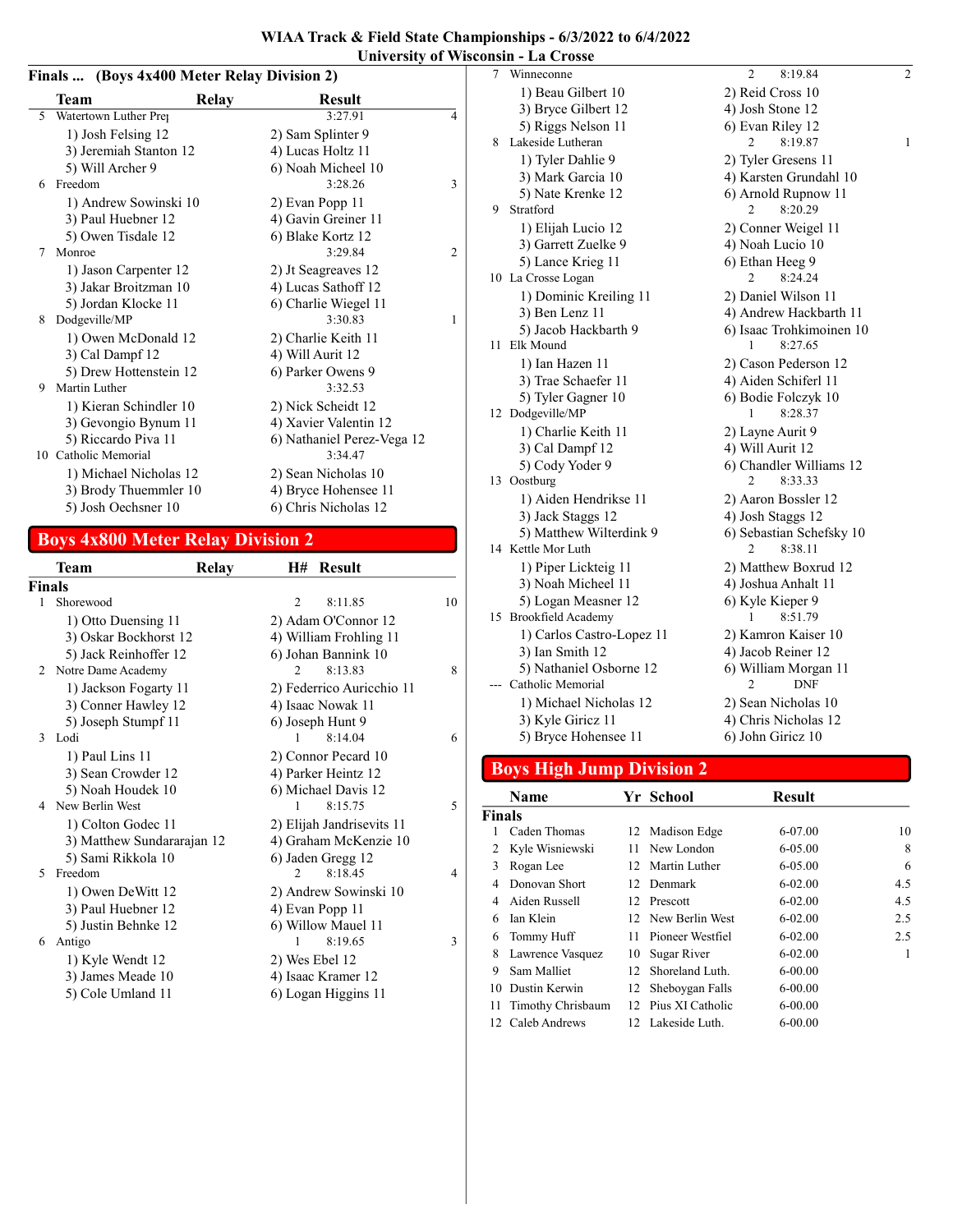| WIAA Track & Field State Championships - 6/3/2022 to 6/4/2022 |  |
|---------------------------------------------------------------|--|
| <b>University of Wisconsin - La Crosse</b>                    |  |

### Finals ... (Boys High Jump Division 2)

| <b>Name</b>         | Yr School         | <b>Result</b> |  |
|---------------------|-------------------|---------------|--|
| 13 Levi Birkholz    | 11 Lakeside Luth. | $6 - 00.00$   |  |
| 14 Maverick Metzger | 11 Lakeland Union | $6 - 00.00$   |  |
| --- Monte Mayberry  | 12 Northwestern   | NH            |  |
| --- Conrad Webb     | 10 Somerset       | NH            |  |

# Boys Pole Vault Division 2

|               | Name                 |    | Yr School           | Result   |     |
|---------------|----------------------|----|---------------------|----------|-----|
| <b>Finals</b> |                      |    |                     |          |     |
|               | Timothy Chrisbaum    |    | 12 Pius XI Catholic | 14-06.00 | 10  |
| 2             | <b>Matthew Ewens</b> |    | 12 New Berlin West  | 14-06.00 | 8   |
| 3             | Luke Haase           | 12 | Osceola             | 14-06.00 | 6   |
| 4             | Kaden Rambatt        | 10 | Big Foot            | 14-03.00 | 5   |
| 5             | Luke Risse           | 12 | Valders             | 14-00.00 | 4   |
| 6             | Colin Kappel         | 12 | Barron              | 14-00.00 | 3   |
| 7             | Evan Gluch           | 12 | Westby              | 13-06.00 | 1.5 |
| 7             | Cole Jochman         | 12 | Freedom             | 13-06.00 | 1.5 |
| 9             | Michael Rambo        | 12 | Little Chute        | 13-06.00 |     |
| 10            | Wyatt Amend          | 11 | Portage             | 13-00.00 |     |
| 11            | Camren Benesch       | 12 | Northwestern        | 13-00.00 |     |
|               | 12 Chandler Curtis   | 12 | Lodi                | 13-00.00 |     |
| 13            | Reegen Marx          | 12 | Kewaskum            | 13-00.00 |     |
| 14            | Joshua Hoffmann      | 12 | New Berlin West     | 12-06.00 |     |
|               | 15 Zack Boes         | 10 | Stanley-Boyd        | 12-00.00 |     |
| $---$         | George Herlache      | 11 | Luxemburg-Casco     | NH       |     |

# Boys Long Jump Division 2

|               | Name               |    | Yr School           | H#             | Result   |                |
|---------------|--------------------|----|---------------------|----------------|----------|----------------|
| <b>Finals</b> |                    |    |                     |                |          |                |
|               | Camden Combs       | 12 | <b>Beloit Turne</b> | $\mathcal{L}$  | 22-06.50 | 10             |
| 2             | Kyle Wisniewski    | 11 | New London          | $\mathfrak{D}$ | 22-02.25 | 8              |
| 3             | Lucas Heyroth      | 12 | Lodi                | 2              | 21-09.00 | 6              |
| 4             | Cavan Dobberstein  | 11 | Fox Valley Luth.    | $\overline{c}$ | 21-07.50 | 5              |
| 5             | Joseph Gardner     | 12 | Campbellsport       | 1              | 21-06.75 | 4              |
| 6             | Isaac Vandenbush   | 12 | Luxemburg-Casco     | -1             | 21-01.75 | 3              |
| 7             | Hunter Francis     | 11 | Portage             | 2              | 21-01.75 | $\overline{2}$ |
| 8             | Rogan Lee          | 12 | Martin Luther       | 2              | 20-09.00 |                |
| 9             | Aiden Russell      | 12 | Prescott            | 1              | 20-08.25 | <b>NWI</b>     |
| 10            | Jacob Abel         | 11 | Waupun Area         | 2              | 20-05.75 | <b>NWI</b>     |
| 11            | Jack Smestad       | 12 | Amery               | 1              | 19-05.00 | <b>NWI</b>     |
|               | 12 Kavell Joiner   | 11 | <b>Brown Deer</b>   | 2              | 19-03.75 | <b>NWI</b>     |
| 13            | Jaylen Montgomery  | 12 | Lodi                | 1              | 19-03.25 | <b>NWI</b>     |
| 14            | Simon Schairer     | 12 | Wittenberg          | 1              | 19-01.75 | <b>NWI</b>     |
| 15            | <b>Ben Batzner</b> | 12 | Oostburg            | 1              | 18-09.25 | <b>NWI</b>     |
| 16            | Dayo Oye           | 12 | St. Croix Falls     | 1              | 17-08.50 | <b>NWI</b>     |

# Boys Triple Jump Division 2

|        | <b>Name</b>     | Yr School       |               | H# Result    |    |
|--------|-----------------|-----------------|---------------|--------------|----|
| Finals |                 |                 |               |              |    |
|        | Kyle Wisniewski | 11 New London   |               | 46-11.25     | 10 |
|        | 2 Lucas Heyroth | 12 Lodi         | $\mathcal{L}$ | 46-02.00     | 8  |
|        | Camden Combs    | 12 Beloit Turne |               | 45-08.25     | 6  |
|        | Jacob Abel      | Waupun Area     | 2             | 44-09.25     |    |
|        | Tyler Wilson    | 12 Big Foot     | 2             | $43 - 10.25$ | 4  |
|        | Ian Oberstadt   | New London      |               | 43-04.75     |    |
|        |                 |                 |               |              |    |

|   | Simon Schairer           |    | 12 Wittenberg      | 2              | 43-00.00     | 2          |
|---|--------------------------|----|--------------------|----------------|--------------|------------|
| 8 | <b>Bennett McCormick</b> | 11 | Catholic Mem.      | $\overline{c}$ | 42-06.25     |            |
| 9 | Kavell Joiner            |    | <b>Brown Deer</b>  |                | 42-03.25     | NWI        |
|   | 10 Myles Bowen           |    | 12 Shorewood       | 1              | $42 - 00.50$ | NWI        |
|   | 11 Will Thompson         |    | $12$ G-E-T         | 1              | 42-00.25     | <b>NWI</b> |
|   | 12 Zay Boyd              |    | 12 La Crosse Logan | 1              | $41 - 10.50$ | NWI        |
|   | 13 Gevongio Bynum        |    | Martin Luther      | 1              | 41-07.50     | NWI        |
|   | 14 Jack Gjovick          |    | 10 Northland Pines | 1              | $41 - 03.00$ | <b>NWI</b> |
|   | 15 Carter Engle          | 11 | Little Chute       | 1              | 41-00.25     | NWI        |
|   | 16 Ben Heim              |    | 12 Kewaunee        |                | 39-07.25     | <b>NWI</b> |
|   |                          |    |                    |                |              |            |

# Boys Shot Put Division 2

|        | Name                 |    | Yr School          | H# | <b>Result</b> |                |
|--------|----------------------|----|--------------------|----|---------------|----------------|
| Finals |                      |    |                    |    |               |                |
| 1      | Gavin Fritsch        |    | 12 Little Chute    | 2  | 55-08.50      | 10             |
| 2      | Devin Digman         |    | 12 Platteville     | 2  | 53-00.25      | 8              |
| 3      | Martell Owens        |    | 12 La Crosse Logan | 2  | 52-09.75      | 6              |
| 4      | Zay Boyd             |    | 12 La Crosse Logan | 2  | 51-10.75      | 5              |
| 5      | Nathan Carrol        | 11 | Rice Lake          | 1  | 51-01.75      | 4              |
| 6      | Cameron Hahn         | 12 | Ripon              | 1  | 51-01.00      | 3              |
| 7      | Abel Mulder          | 11 | St. Catherine's    | 2  | 50-05.75      | $\overline{2}$ |
| 8      | Parker Owens         | 11 | Rice Lake          | 1  | 49-01.75      | 1              |
| 9      | <b>Braedy Picard</b> |    | 12 Xavier          | 2  | 48-08.00      |                |
| 10     | Ben Buxa             | 11 | Lakeside Luth.     | 2  | 48-07.75      |                |
| 11     | Donovan Harbour      | 10 | Catholic Mem.      | 1  | 47-03.25      |                |
|        | 12 Christian Pyles   | 9  | <b>Two Rivers</b>  | 2  | 47-01.00      |                |
| 13     | Josiah Nathaniel     | 12 | Catholic Mem.      | 1  | 45-10.50      |                |
| 14     | Josh Grignon         | 11 | Winneconne         | 1  | 45-04.00      |                |
| 15     | Noah Hanson          | 11 | Ripon              | 1  | 44-09.50      |                |
|        | 16 Russell Gentry    | 12 | Racine Lutheran    | 1  | 39-03.50      |                |

# Boys Discus Throw Division 2

|                | Name                  |    | Yr School               | H#             | <b>Result</b> |                |
|----------------|-----------------------|----|-------------------------|----------------|---------------|----------------|
| Finals         |                       |    |                         |                |               |                |
| 1              | Gavin Fritsch         | 12 | Little Chute            | $\overline{c}$ | 169-02        | 10             |
| $\mathfrak{D}$ | <b>Blake Williams</b> | 12 | <b>Black River Fall</b> | $\overline{2}$ | 160-11        | 8              |
| 3              | Kellan Mella          | 12 | Plymouth                | 2              | 158-05        | 6              |
| 4              | Caymen Gebheim        | 10 | Somerset                | 2              | 155-11        | 5              |
| 5              | Ryan Norton           | 12 | River Valley            | 2              | 153-03        | 4              |
| 6              | Ben Buxa              | 11 | Lakeside Luth.          | 1              | 148-10        | 3              |
| 7              | Logan Peters          | 11 | Wrightstown             | 1              | 144-05        | $\overline{c}$ |
| 8              | Martell Owens         | 12 | La Crosse Logan         | 2              | 144-01        | 1              |
| 9              | Devin Digman          | 12 | Platteville             | $\mathfrak{D}$ | 144-01        |                |
| 10             | Nate Dewhurst         | 12 | Lomira                  |                | 141-04        |                |
| 11             | Phillip Buhr          | 12 | Denmark                 | $\mathfrak{D}$ | 137-11        |                |
| 12             | Kaiden Schmitz        | 10 | Winnebago Luth.         | 1              | 135-07        |                |
| 13             | Adam Boehm            | 12 | Catholic Mem.           |                | 133-02        |                |
|                | 14 Cameron Hahn       | 12 | Ripon                   | 1              | 129-01        |                |
| 15             | Abel Mulder           | 11 | St. Catherine's         | 1              | 125-00        |                |
|                | Greg Ohman            | 12 | Northwestern            | 1              | <b>FOUL</b>   |                |

#### Men - Division 1 - Team Rankings - 18 Events Scored

- 1) Arrowhead 55.5<br>2) Kimberly 36
- 2) Kimberly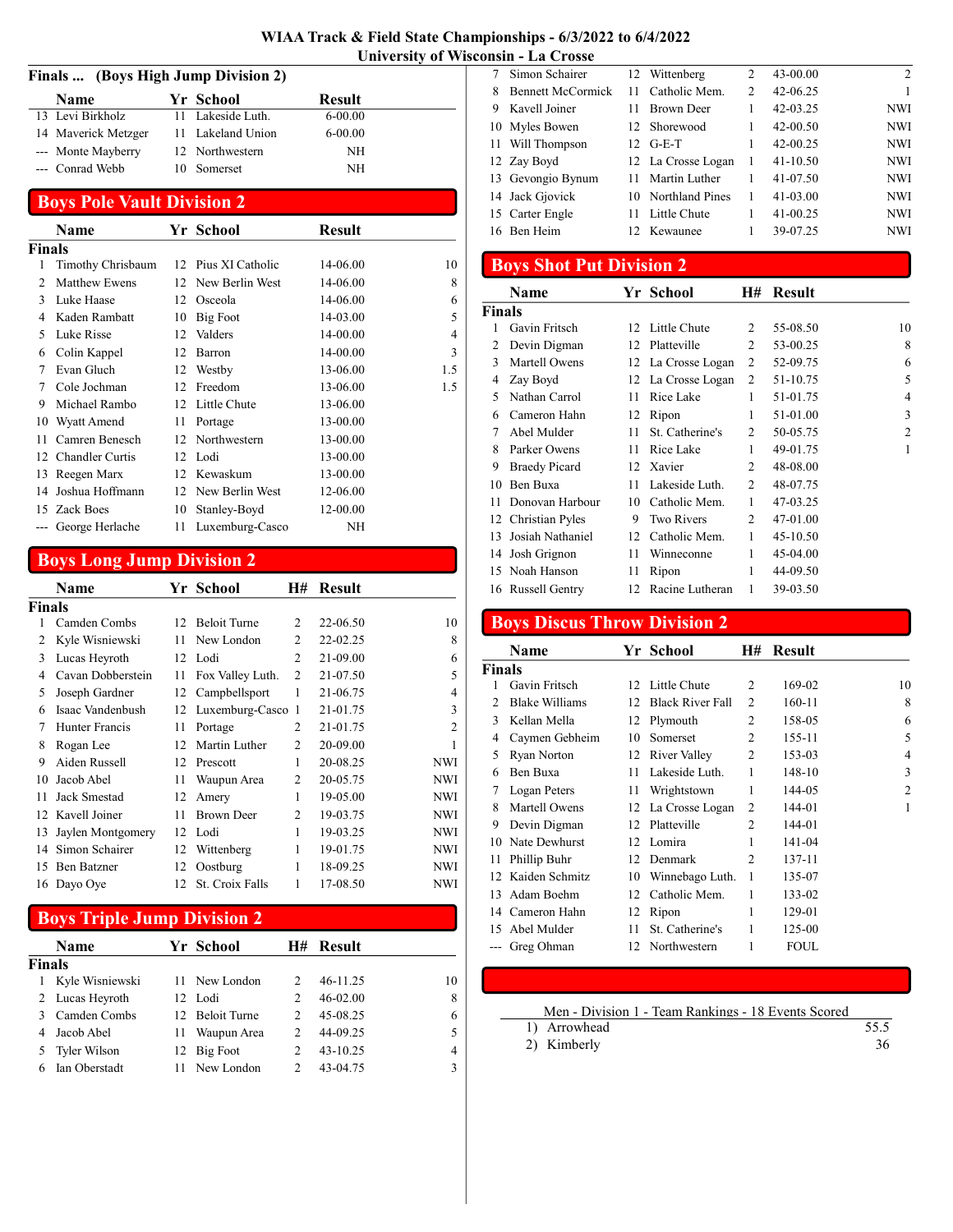| WIAA Track & Field State Championships - 6/3/2022 to 6/4/2022 |
|---------------------------------------------------------------|
| University of Wisconsin - La Crosse                           |

|     | 3) La Crosse Central               | 35                      |
|-----|------------------------------------|-------------------------|
|     | 4) Hartford Union                  | 28                      |
|     | 5) Waunakee                        | 24                      |
|     | 6) Oconomowoc                      | 21.5                    |
|     | 7) Wauwatosa East                  | 20.5                    |
|     | 8) Menomonee Falls                 | 20                      |
|     | 8) Hortonville                     | 20                      |
|     | 8) Middleton                       | 20                      |
|     | 11) Milwaukee Lutheran             | 19.5                    |
|     | 12) De Pere                        | 19                      |
|     | 12) Oshkosh North                  | 19                      |
|     | 12) Menomonie                      | 19                      |
|     | 15) Reedsburg Area                 | 18                      |
|     | 16) Bay Port                       | 17                      |
|     | 17) New Richmond                   | 16                      |
|     | 18) Oregon                         | 14                      |
|     | 19) Westosha Central               | 13                      |
|     | 19) Waukesha North                 | 13                      |
|     | 21) Eau Claire North               | 12                      |
|     | 21) Racine Horlick                 | 12                      |
|     | 21) Kenosha Bradford               | 12                      |
|     | 21) Homestead                      | 12                      |
|     | 21) Wisconsin Lutheran             | 12                      |
|     | 21) Whitefish Bay                  | 12                      |
|     | 27) Fort Atkinson                  | 11                      |
|     | 27) Port Washington                | 11                      |
|     | 29) West De Pere                   | 10                      |
|     | 29) Racine Park                    | 10<br>10                |
|     | 29) Waterford Union                |                         |
|     | 32) Verona Area<br>33) Sun Prairie | 9.5<br>8.5              |
|     | 34) Waukesha South                 | 8                       |
|     | 34) Wausau West                    | 8                       |
|     | 36) Brookfield East                | 7                       |
|     | 37) Whitnall                       | 6                       |
|     | 37) Greendale                      | 6                       |
|     | 37) Madison Memorial               | 6                       |
|     | 40) Stevens Point                  | 5                       |
|     | 40) Nicolet                        |                         |
|     | 40) Holmen                         | $\frac{5}{5}$           |
|     | 40) Oshkosh West                   | 5                       |
| 40) | Sussex Hamilton                    | 5                       |
| 45) | Franklin                           | 4.5                     |
|     | 46) Fond du Lac                    | $\overline{\mathbf{4}}$ |
|     | 46) Shawano Community              | 4                       |
|     | 48) Onalaska                       | 3                       |
| 48) | Oak Creek                          |                         |
|     | 48) Mukwonago                      |                         |
|     | 48) River Falls                    |                         |
|     | 48) Cedarburg                      |                         |
|     | 48) Pewaukee                       | 333322                  |
|     | 54) Eau Claire Memorial            |                         |
| 54) | Hudson                             |                         |
| 54) | Watertown                          | $\overline{\mathbf{c}}$ |
| 54) | Madison East                       | $\overline{c}$          |
|     | 58) Kettle Moraine                 | $\,1$                   |
|     | 58) Chippewa Falls                 | $\mathbf{1}$            |
| 58) | Badger                             | $\mathbf{1}$            |
| 58) | D. C. Everest                      | $\mathbf{1}$            |
| 58) | Appleton North                     | $\mathbf{1}$            |
| 58) | West Bend West                     | $\mathbf{1}$            |
| 58) | Sheboygan South                    | $\mathbf{1}$            |
| 65) | Green Bay Preble                   | 0.5                     |
|     |                                    |                         |

|     | Men - Division 2 - Team Rankings - 18 Events Scored |      |
|-----|-----------------------------------------------------|------|
| 1)  | Shorewood                                           | 46   |
| 2)  | Lodi                                                | 45   |
| 3)  | New London                                          | 29   |
| 4)  | Valders                                             | 28   |
| 4)  | Aquinas                                             | 28   |
| 6)  | Jefferson                                           | 26   |
| 7)  | Osceola                                             | 24   |
| 7)  | <b>Beloit Turner</b>                                | 24   |
| 9)  | Little Chute                                        | 20   |
| 10) | Ellsworth                                           | 18   |
|     | 11) University School of Milwaukee                  | 17   |
| 11) | Monroe                                              | 17   |
|     | 11) La Crosse Logan                                 | 17   |
| 14) | Denmark                                             | 16.5 |
| 15) | Madison Edgewood                                    | 16   |
| 15) | McFarland                                           | 16   |
|     | 17) New Berlin West                                 | 15.5 |
|     | 18) Kettle Moraine Lutheran                         | 15   |
| 19) | Fox Valley Lutheran                                 | 14   |
| 20) | Kewaskum                                            | 13   |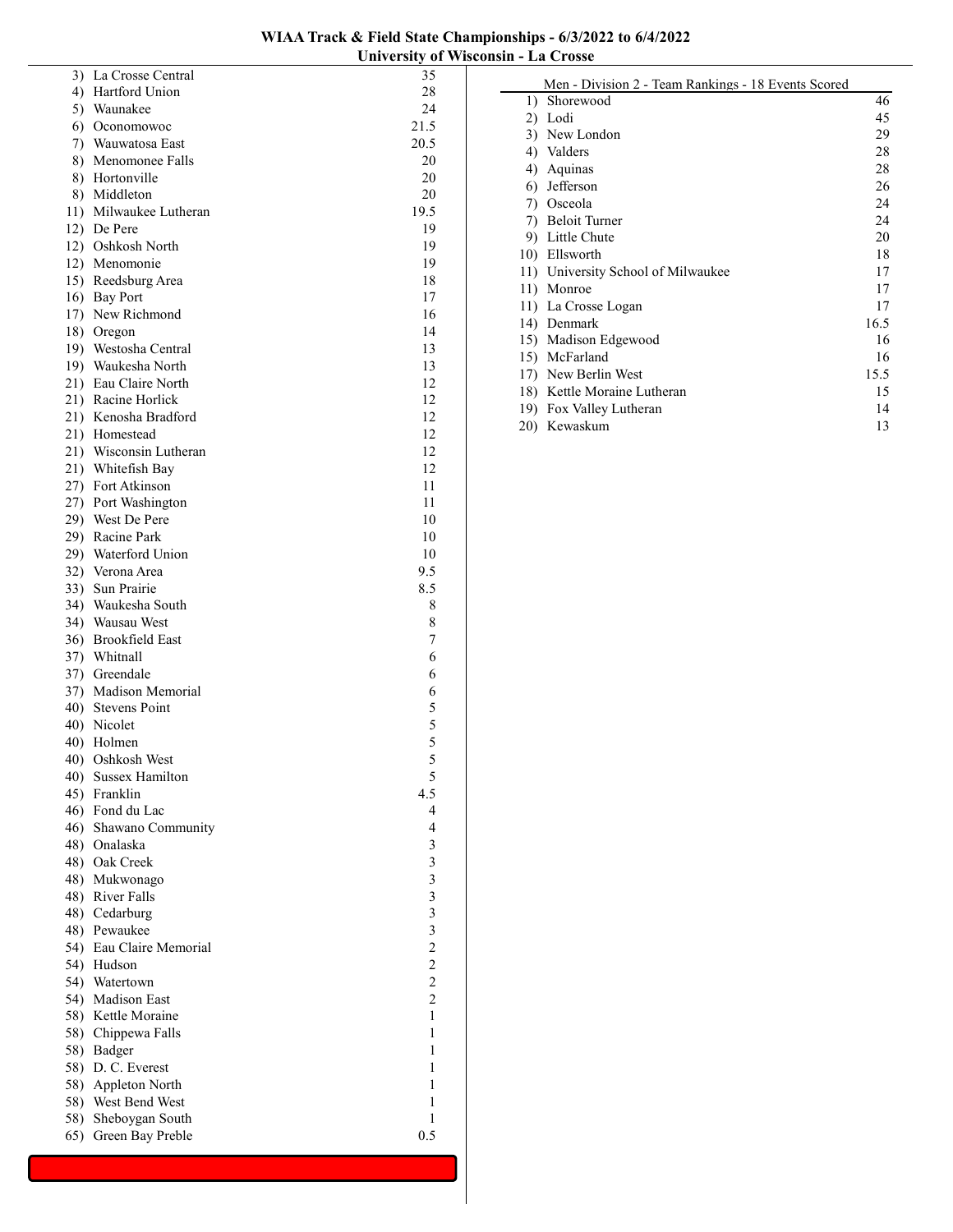|     | 21) Freedom                    | 11.5                                       |
|-----|--------------------------------|--------------------------------------------|
|     | 22) Medford Area               | 11                                         |
|     | 22) Catholic Memorial          | 11                                         |
|     | 24) Pius XI Catholic           | 10                                         |
|     | 24) Lake Mills                 | 10                                         |
|     | 24) Watertown Luther Prep      | 10                                         |
|     | 27) Martin Luther              | 9                                          |
|     | 27) Big Foot                   | 9                                          |
|     | 27) Platteville                | 9                                          |
|     | 30) Two Rivers                 | 8                                          |
|     | 30) Black River Falls          | 8                                          |
|     | 30) Notre Dame Academy         | 8                                          |
|     | 30) Lakeland Union             | 8                                          |
|     | 34) Winneconne                 | 7                                          |
|     | 34) Lakeside Lutheran          | 7                                          |
|     | 36) Mauston                    | 6                                          |
|     | 36) New Berlin Eisenhower      | 6                                          |
|     | 36) Brown Deer                 | 6                                          |
|     | 36) Plymouth                   | 6                                          |
|     | 36) St. Croix Falls            | 6                                          |
|     | 41) Northwestern               | 5                                          |
|     | 41) Luxemburg-Casco            | 5                                          |
|     | 41) Waupun Area                |                                            |
|     | 41) Stratford                  |                                            |
|     | 41) Rice Lake                  | $\begin{array}{c} 5 \\ 5 \\ 5 \end{array}$ |
|     | 41) Somerset                   | 5                                          |
|     | 41) Grafton                    | 5                                          |
|     | 48) Prescott                   | 4.5                                        |
|     | 49) River Valley               | 4                                          |
|     | 49) Winnebago Lutheran Academy | 4                                          |
|     | 49) Campbellsport              | $\overline{4}$                             |
|     | 49) Gale-Ettrick-Trempealeau   | $\overline{4}$                             |
|     | 53) Sheboygan Falls            | 3                                          |
|     | 53) Antigo                     | $\overline{\mathbf{3}}$                    |
|     | 53) Ripon                      | $\overline{\mathbf{3}}$                    |
|     | 53) Barron                     | $\overline{\mathbf{3}}$                    |
|     | 57) Pioneer Westfield          | 2.5                                        |
|     | 58) Racine St. Catherine's     | $\sqrt{2}$                                 |
|     | 58) Dodgeville/Mineral Point   | $\overline{c}$                             |
|     | 58) Omro                       | $\overline{c}$                             |
|     | 58) Whitewater                 | $\overline{\mathcal{L}}$                   |
| 58) | Xavier                         | $\overline{\mathbf{c}}$                    |
| 58) | Wrightstown                    |                                            |
| 58) | Wittenberg-Birnamwood          | $\frac{2}{2}$                              |
| 58) | <b>Sugar River</b>             | $\overline{c}$                             |
| 58) | Portage                        | $\overline{c}$                             |
| 67) | Westby                         | 1.5                                        |
| 68) | Arcadia                        | $\mathbf{1}$                               |
|     |                                |                                            |

| Men - Division 3 - Team Rankings - 18 Events Scored |                        |    |
|-----------------------------------------------------|------------------------|----|
|                                                     | 1) Chetek-Weyerhaeuser | 44 |
| 2)                                                  | Athens                 | 35 |
| 3)                                                  | Durand                 | 30 |
| 4)                                                  | Grantsburg             | 28 |
|                                                     | 5) Glenwood City       | 27 |
|                                                     | 6) Eau Claire Regis    | 26 |
|                                                     | 6) Cuba City           | 26 |
|                                                     | 8) Howards Grove       | 23 |
|                                                     | 9) Shiocton            | 20 |
|                                                     | 9) North Crawford      | 20 |
| 9).                                                 | Cambridge              | 20 |
|                                                     | 12) McDonell Central   | 16 |
|                                                     | 13) Iola-Scandinavia   | 15 |
| 13)                                                 | Washburn               | 15 |

|     | 13) Neillsville                    | 15   |
|-----|------------------------------------|------|
| 13) | Edgar                              | 15   |
|     | 17) Gresham - Bowler               | 14   |
| 17) | Auburndale                         | 14   |
|     | 17) Fall Creek                     | 14   |
|     | 17) Reedsville                     | 14   |
|     | 21) Wauzeka-Steuben                | 13   |
|     | 22) Weyauwega-Fremont              | 12   |
|     | 22) Deerfield                      | 12   |
| 22) | Shell Lake                         | 12   |
|     | 22) Hilbert                        | 12   |
|     | 26) Lancaster                      | 11   |
|     | 26) Benton-Scales Mound-Shullsburg | 11   |
|     | 28) Princeton/Green Lake           | 10.5 |
|     | 29) Ozaukee                        | 10   |
|     | 30) Fall River                     | 9    |
|     | 30) Three Lakes                    | 9    |
|     | 30) Gillett                        | 9    |
|     | 30) Darlington                     | 9    |
|     | 34) Mondovi                        | 8    |
|     | 35) Pacelli                        |      |
| 36) | Colfax                             | 6    |
|     |                                    |      |